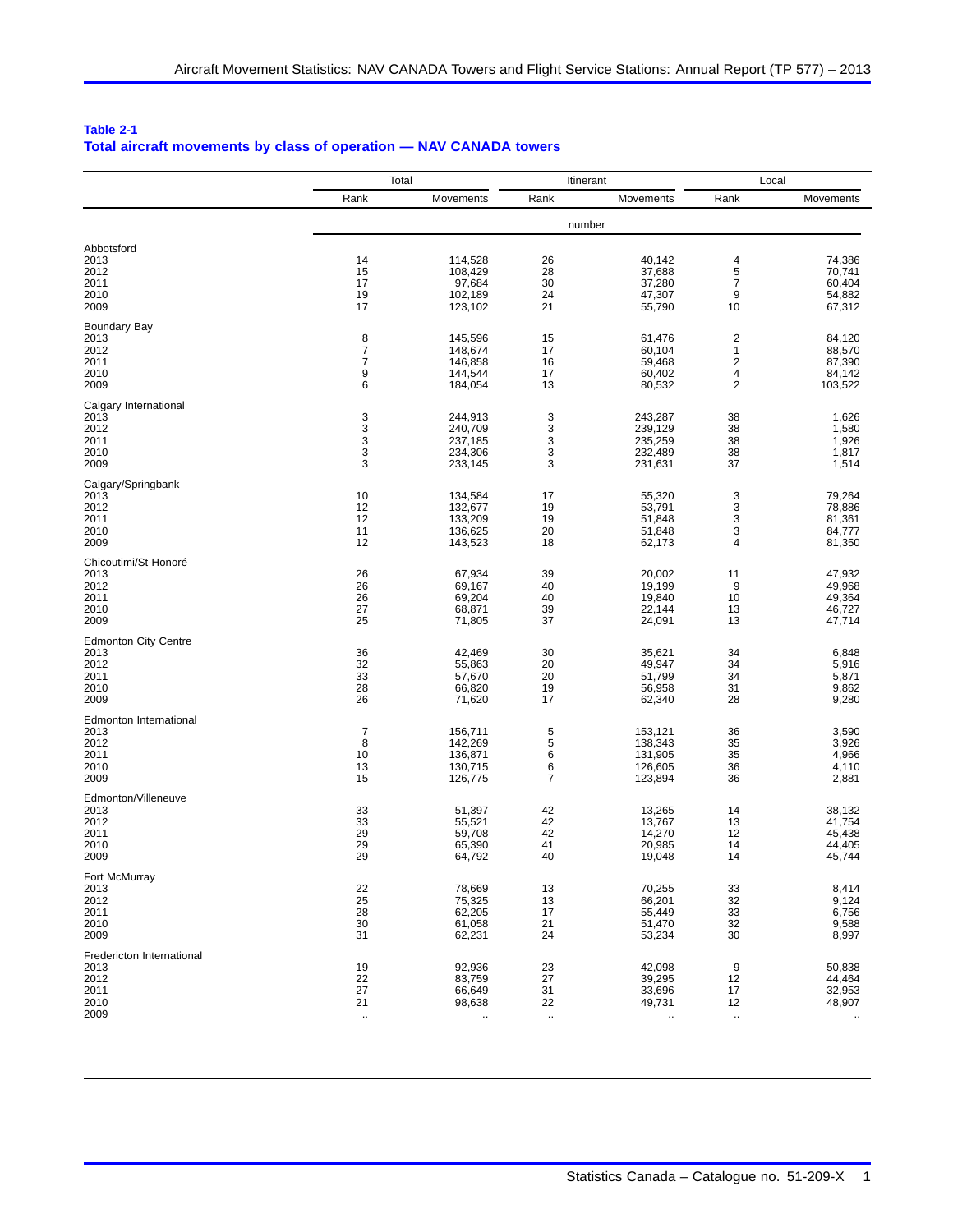|                                               |          | Total              |          | Itinerant        | Local                |                  |
|-----------------------------------------------|----------|--------------------|----------|------------------|----------------------|------------------|
|                                               | Rank     | Movements          | Rank     | Movements        | Rank                 | Movements        |
|                                               |          |                    |          | number           |                      |                  |
| Gander International                          |          |                    |          |                  |                      |                  |
| 2013                                          | 40       | 33,484             | 38       | 21,468           | 27                   | 12,016           |
| 2012                                          | 40       | 30,847             | 38       | 21,073           | 30                   | 9,774            |
| 2011                                          | 40       | 32,204             | 38       | 22,372           | 29                   | 9,832            |
| 2010<br>2009                                  | 40<br>40 | 36,844<br>29,461   | 37<br>39 | 24,433<br>19,889 | 26<br>27             | 12,411<br>9,572  |
| Halifax/Robert L. Stanfield International     |          |                    |          |                  |                      |                  |
| 2013                                          | 21       | 83,767             | 11       | 80,091           | 35                   | 3,676            |
| 2012                                          | 21       | 84,703             | 11       | 80,876           | 36                   | 3,827            |
| 2011                                          | 22       | 87,009             | 10       | 83,139           | 36                   | 3,870            |
| 2010                                          | 24       | 87,349             | 11       | 82,929           | 35                   | 4,420            |
| 2009                                          | 23       | 88,477             | 12       | 82,860           | 34                   | 5,617            |
| Hamilton<br>2013                              | 39       | 33,963             | 35       | 25,253           | 32                   | 8,710            |
| 2012                                          | 39       | 35,296             | 35       | 26,476           | 33                   | 8,820            |
| 2011                                          | 39       | 38,321             | 34       | 28,494           | 30                   | 9,827            |
| 2010                                          | 37       | 44,549             | 33       | 33,940           | 30                   | 10,609           |
| 2009                                          | 35       | 42,012             | 32       | 33,778           | 31                   | 8,234            |
| Kelowna                                       |          |                    |          |                  |                      |                  |
| 2013                                          | 24       | 75,479             | 20       | 51,083           | 20                   | 24,396           |
| 2012                                          | 24       | 75,603             | 22       | 48,373           | 20                   | 27,230           |
| 2011                                          | 24       | 72,607             | 21       | 48,841           | 23                   | 23,766           |
| 2010                                          | 26       | 73,598             | 23       | 49,113           | 22                   | 24,485           |
| 2009                                          | 24       | 72,882             | 25       | 49,469           | 22                   | 23,413           |
| Kitchener/Waterloo                            | 16       |                    |          | 45,016           | 7                    |                  |
| 2013<br>2012                                  | 17       | 106,808<br>103,433 | 21<br>23 | 44,841           | 6                    | 61,792<br>58,592 |
| 2011                                          | 18       | 96,907             | 25       | 43,371           | 8                    | 53,536           |
| 2010                                          | 20       | 99,334             | 26       | 46,129           | 10                   | 53,205           |
| 2009                                          | 21       | 95,405             | 26       | 47,259           | 11                   | 48,146           |
| Langley                                       |          |                    |          |                  |                      |                  |
| 2013                                          | 34       | 47,922             | 36       | 24,156           | 21                   | 23,766           |
| 2012                                          | 29       | 59,796             | 34       | 28,936           | 17                   | 30,860           |
| 2011                                          | 25       | 69,713             | 32       | 32,065           | 14                   | 37,648           |
| 2010                                          | 25       | 75,443             | 32       | 35,136           | 15                   | 40,307           |
| 2009                                          | 27       | 67,818             | 31       | 34,654           | 19                   | 33,164           |
| London<br>2013                                | 25       | 69,054             | 28       | 38,762           | 17                   | 30,292           |
| 2012                                          | 23       | 77,460             | 24       | 42,942           | 16                   | 34,518           |
| 2011                                          | 20       | 94,747             | 22       | 47,782           | 11                   | 46,965           |
| 2010                                          | 10       | 141,807            | 15       | 66,651           | 6                    | 75,156           |
| 2009                                          | 9        | 159,013            | 15       | 75,202           | 3                    | 83,811           |
| Moncton/Greater Moncton International         |          |                    |          |                  |                      |                  |
| 2013                                          | 27       | 60,197             | 27       | 38,885           | 22                   | 21,312           |
| 2012                                          | 31       | 57,190             | 29       | 36.936           | 23                   | 20,254           |
| 2011                                          | 23       | 79,026             | 24       | 47,300           | 19                   | 31,726           |
| 2010<br>2009                                  | 16<br>10 | 118,852<br>158,456 | 13<br>11 | 67,272<br>86,297 | 11<br>$\overline{7}$ | 51,580<br>72,159 |
| Montréal/Pierre Elliott Trudeau International |          |                    |          |                  |                      |                  |
| 2013                                          | 4        | 224,071            | 4        | 222,847          | 39                   | 1,224            |
| 2012                                          | 4        | 231,775            | 4        | 230,619          | 40                   | 1,156            |
| 2011                                          | 4        | 232,076            | 4        | 230,644          | 40                   | 1,432            |
| 2010                                          | 4        | 217,555            | 4        | 217,053          | 40                   | 502              |
| 2009                                          | 4        | 212,124            | 4        | 212,124          | 0                    | 0                |
| Montréal/St-Hubert                            | 6        | 163,309            | 12       | 72,246           | 1                    | 91,063           |
| 2013<br>2012                                  | 6        | 151,816            | 12       | 71,734           | $\overline{2}$       | 80,082           |
| 2011                                          | 6        | 165,353            | 12       | 77,169           | 1                    | 88,184           |
| 2010                                          | 5        | 188,371            | 10       | 85,301           | 1                    | 103,070          |
| 2009                                          | 5        | 199,045            | 10       | 89,960           | 1                    | 109,085          |
|                                               |          |                    |          |                  |                      |                  |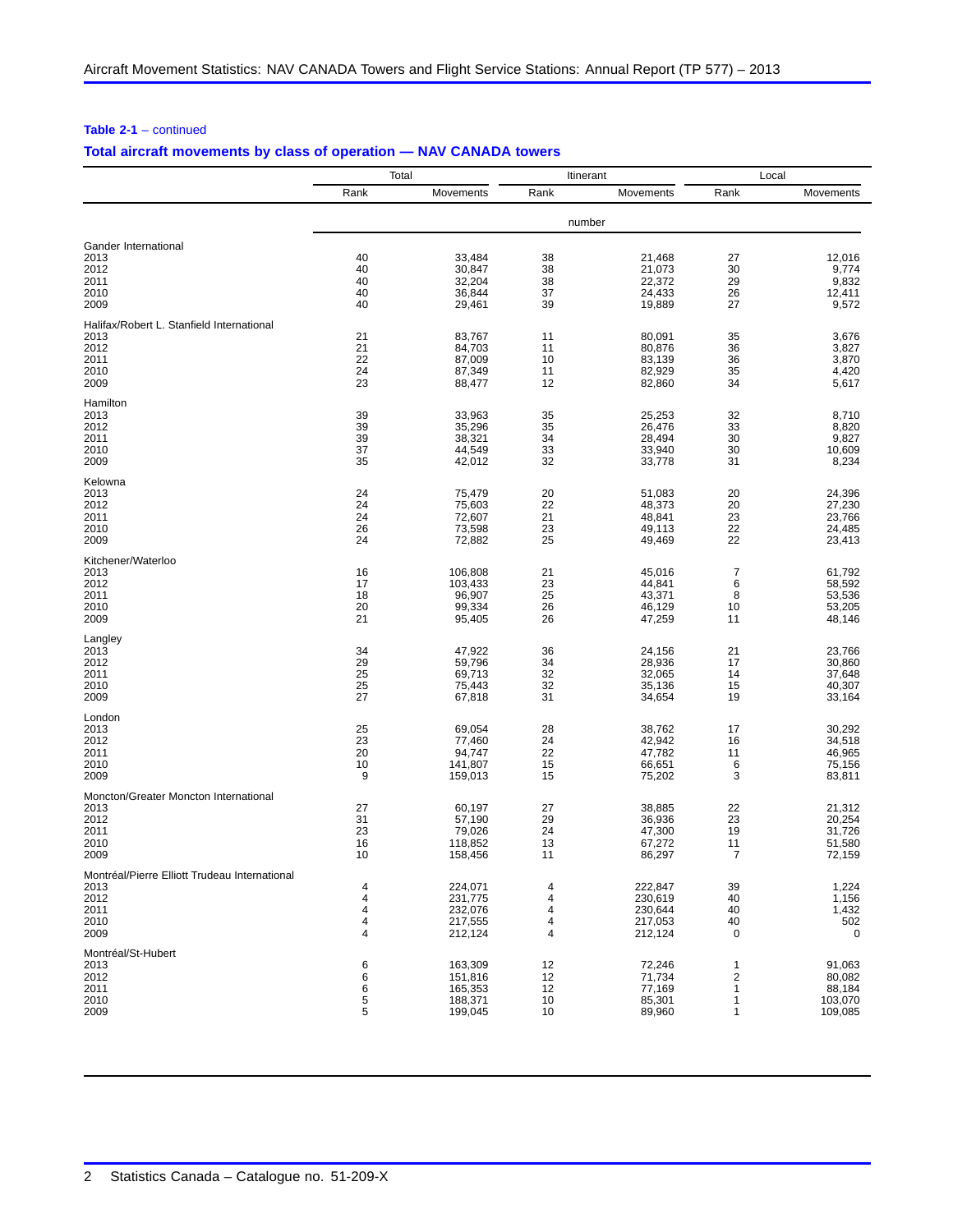|                                             | Total    |                    | Itinerant |                    | Local          |                  |
|---------------------------------------------|----------|--------------------|-----------|--------------------|----------------|------------------|
|                                             | Rank     | Movements          | Rank      | Movements          | Rank           | Movements        |
|                                             |          |                    |           | number             |                |                  |
| Oshawa                                      |          |                    |           |                    |                |                  |
| 2013                                        | 31       | 52,100             | 31        | 31,108             | 23             | 20,992           |
| 2012                                        | 30       | 59,728             | 30        | 34,082             | 22             | 25,646           |
| 2011                                        | 32       | 57,787             | 33        | 31,132             | 21             | 26,655           |
| 2010<br>2009                                | 33<br>28 | 50,747<br>66,729   | 36<br>33  | 27,124<br>29,967   | 23<br>17       | 23,623<br>36,762 |
| Ottawa/Macdonald-Cartier International      |          |                    |           |                    |                |                  |
| 2013                                        | 5        | 165,864            | 6         | 125,008            | 12             | 40,856           |
| 2012                                        | 5        | 160,405            | 6         | 130,670            | 18             | 29,735           |
| 2011                                        | 5        | 170,946            | 5         | 133,540            | 15             | 37,406           |
| 2010<br>2009                                | 6<br>7   | 172,443<br>171,957 | 5<br>5    | 133,423<br>132,528 | 16<br>15       | 39,020<br>39,429 |
| <b>Pitt Meadows</b>                         |          |                    |           |                    |                |                  |
| 2013                                        | 23       | 77,910             | 32        | 28,796             | 10             | 49,114           |
| 2012                                        | 20       | 87,123             | 32        | 32,373             | 8              | 54,750           |
| 2011                                        | 15       | 110,346            | 28        | 38,562             | 5              | 71,784           |
| 2010                                        | 18       | 108,400            | 27        | 44,295             | $\overline{7}$ | 64,105           |
| 2009                                        | 16       | 125,409            | 23        | 54,229             | 8              | 71,180           |
| <b>Prince George</b>                        | 38       | 39,659             | 34        | 25,641             | 26             | 14,018           |
| 2013<br>2012                                | 38       | 38,112             | 36        | 24,090             | 25             | 14,022           |
| 2011                                        | 37       | 40,810             | 36        | 24,438             | 26             | 16,372           |
| 2010                                        | 38       | 43,045             | 35        | 27,352             | 25             | 15,693           |
| 2009                                        | 38       | 39,372             | 35        | 26,029             | 24             | 13,343           |
| Québec/Jean Lesage International            |          |                    |           |                    |                |                  |
| 2013                                        | 13       | 118,265            | 8         | 87,495             | 16             | 30,770           |
| 2012                                        | 11<br>13 | 133,673<br>128,748 | 8<br>8    | 95,571<br>89,281   | 14<br>13       | 38,102<br>39,467 |
| 2011<br>2010                                | 14       | 126,856            | 8         | 89,505             | 17             | 37,351           |
| 2009                                        | 14       | 128,890            | 9         | 91,833             | 16             | 37,057           |
| Regina International                        |          |                    |           |                    |                |                  |
| 2013                                        | 29       | 56,770             | 25        | 41,852             | 25             | 14,918           |
| 2012                                        | 34       | 55,425             | 25        | 41,421             | 26             | 14,004           |
| 2011                                        | 30       | 59,455             | 26<br>29  | 42,078             | 25<br>24       | 17,377           |
| 2010<br>2009                                | 31<br>30 | 60,399<br>64,111   | 28        | 43,187<br>42,970   | 23             | 17,212<br>21,141 |
| Saskatoon/John G. Diefenbaker International |          |                    |           |                    |                |                  |
| 2013                                        | 20       | 91,893             | 14        | 66,350             | 19             | 25,543           |
| 2012                                        | 19       | 91,086             | 14        | 64,545             | 21             | 26,541           |
| 2011                                        | 21       | 94,125             | 13        | 65,504             | 20             | 28,621           |
| 2010<br>2009                                | 22<br>22 | 90,719<br>93,083   | 16<br>16  | 63,968<br>62,918   | 20<br>20       | 26,751<br>30,165 |
|                                             |          |                    |           |                    |                |                  |
| Sault Ste. Marie<br>2013                    | 28       | 57,945             | 33        | 27,025             | 15             | 30,920           |
| 2012                                        | 27       | 66,007             | 33        | 29,359             | 15             | 36,648           |
| 2011                                        | 35       | 50,037             | 35        | 24,869             | 22             | 25,168           |
| 2010                                        | 34       | 50,004             | 38        | 24,258             | 21             | 25,746           |
| 2009                                        | 34       | 50,987             | 36        | 25,306             | 21             | 25,681           |
| St. John's International                    |          |                    |           |                    |                |                  |
| 2013                                        | 35<br>36 | 44,111             | 24        | 41,935             | 37<br>37       | 2,176            |
| 2012<br>2011                                | 36       | 42,331<br>44,064   | 26<br>27  | 40,479<br>41,310   | 37             | 1,852<br>2,754   |
| 2010                                        | 36       | 44,562             | 31        | 41,227             | 37             | 3,335            |
| 2009                                        | 37       | 39,690             | 30        | 36,291             | 35             | 3,399            |
| St-Jean                                     |          |                    |           |                    |                |                  |
| 2013                                        | 37       | 39,821             | 37        | 23,369             | 24             | 16,452           |
| 2012                                        | 37<br>38 | 39,696             | 37        | 21,790             | 24<br>24       | 17,906<br>18,326 |
| 2011<br>2010                                | 39       | 39,603<br>39,995   | 39<br>34  | 21,277<br>27,826   | 27             | 12,169           |
| 2009                                        | 36       | 40,808             | 34        | 29,697             | 26             | 11,111           |
|                                             |          |                    |           |                    |                |                  |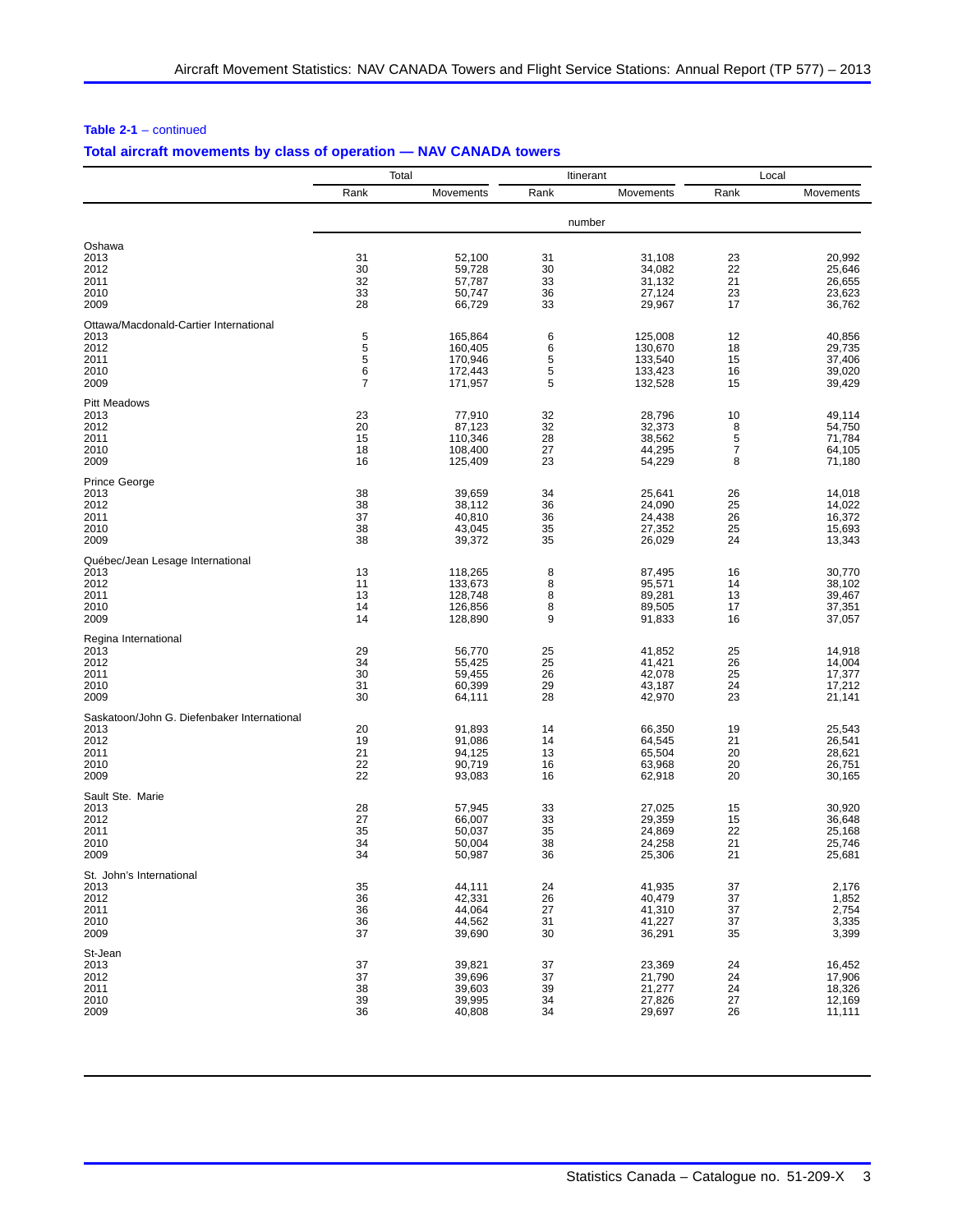|                                                 | Total                                              |                    | Itinerant                    |                    | Local                   |                  |
|-------------------------------------------------|----------------------------------------------------|--------------------|------------------------------|--------------------|-------------------------|------------------|
|                                                 | Rank                                               | Movements          | Rank                         | Movements          | Rank                    | Movements        |
|                                                 |                                                    |                    |                              | number             |                         |                  |
| <b>Thunder Bay</b>                              |                                                    |                    |                              |                    |                         |                  |
| 2013                                            | 18                                                 | 97,889             | 16                           | 59,479             | 13                      | 38,410           |
| 2012                                            | 16                                                 | 108,130            | 15                           | 63,468             | 11                      | 44,662           |
| 2011                                            | 19                                                 | 96,712             | 15                           | 60,962             | 16                      | 35,750           |
| 2010<br>2009                                    | 23<br>20                                           | 88,261<br>96,915   | 18<br>19                     | 57,634<br>61,598   | 19<br>18                | 30,627<br>35,317 |
| Toronto/Billy Bishop Toronto City               |                                                    |                    |                              |                    |                         |                  |
| 2013                                            | 15                                                 | 114,428            | 9                            | 86,988             | 18                      | 27,440           |
| 2012                                            | 14                                                 | 114,486            | 10                           | 86,724             | 19                      | 27.762           |
| 2011                                            | 14                                                 | 111,280            | 11                           | 78,665             | 18                      | 32,615           |
| 2010<br>2009                                    | 17<br>19                                           | 113,950<br>106,316 | 12<br>20                     | 78.822<br>58,445   | 18<br>12                | 35,128<br>47,871 |
| Toronto/Buttonville Municipal                   |                                                    |                    |                              |                    |                         |                  |
| 2013                                            | 12                                                 | 122,386            | 18                           | 55,028             | 5                       | 67,358           |
| 2012                                            | 9                                                  | 138,676            | 16                           | 61,786             | 4                       | 76,890           |
| 2011                                            | 11                                                 | 136,575            | 14                           | 61,224             | 4                       | 75,351           |
| 2010                                            | $\overline{7}$                                     | 164,976            | 14                           | 66,937             | $\overline{\mathbf{c}}$ | 98,039           |
| 2009                                            | 11                                                 | 154,702            | 14                           | 80,066             | 5                       | 74,636           |
| Toronto/Lester B. Pearson International<br>2013 | 1                                                  | 433,610            | 1                            | 432,524            | 40                      | 1,086            |
| 2012                                            | 1                                                  | 435,592            | 1                            | 434,356            | 39                      | 1,236            |
| 2011                                            | 1                                                  | 430,549            | 1                            | 429,111            | 39                      | 1,438            |
| 2010                                            | 1                                                  | 419,061            | 1                            | 418,417            | 39                      | 644              |
| 2009                                            | 1                                                  | 407,724            | 1                            | 407,724            | 0                       | 0                |
| Vancouver Harbour                               |                                                    |                    |                              |                    |                         |                  |
| 2013<br>2012                                    | 30<br>35                                           | 52,293<br>54,169   | 19<br>18                     | 52,237<br>54,109   | 42<br>42                | 56<br>60         |
| 2011                                            | 34                                                 | 53,010             | 18                           | 52,932             | 42                      | 78               |
| 2010                                            | 35                                                 | 46,799             | 25                           | 46,785             | 42                      | 14               |
| 2009                                            | 32                                                 | 54,741             | 22                           | 54,711             | 39                      | 30               |
| Vancouver International                         |                                                    |                    |                              |                    |                         |                  |
| 2013                                            | $\overline{\mathbf{c}}$                            | 301,725            | $\overline{2}$               | 301,081            | 41                      | 644              |
| 2012<br>2011                                    | $\overline{\mathbf{c}}$<br>$\overline{\mathbf{c}}$ | 300,063<br>298,483 | 2<br>$\overline{\mathbf{c}}$ | 299,373<br>297,825 | 41<br>41                | 690<br>658       |
| 2010                                            | 2                                                  | 296,537            | 2                            | 296,171            | 41                      | 366              |
| 2009                                            | $\overline{2}$                                     | 313,984            | $\overline{2}$               | 313,931            | 38                      | 53               |
| Victoria International                          |                                                    |                    |                              |                    |                         |                  |
| 2013                                            | 9                                                  | 142,590            | 10                           | 85,252             | 8                       | 57,338           |
| 2012                                            | 10<br>8                                            | 137,054            | 9<br>9                       | 87,098             | 10                      | 49,956           |
| 2011<br>2010                                    | 8                                                  | 141,465<br>146,453 | 9                            | 88,772<br>89,024   | 9<br>8                  | 52,693<br>57,429 |
| 2009                                            | 8                                                  | 166,615            | 8                            | 92,647             | 6                       | 73,968           |
| Whitehorse International                        |                                                    |                    |                              |                    |                         |                  |
| 2013                                            | 41                                                 | 29,071             | 40                           | 19,383             | 30                      | 9,688            |
| 2012                                            | 41                                                 | 28,993             | 39                           | 19,711             | 31                      | 9,282            |
| 2011<br>2010                                    | 41<br>41                                           | 31,444<br>30,635   | 37<br>40                     | 22.810<br>21,651   | 32<br>33                | 8,634<br>8,984   |
| 2009                                            | 41                                                 | 24,505             | 41                           | 17,312             | 33                      | 7,193            |
| Windsor                                         |                                                    |                    |                              |                    |                         |                  |
| 2013                                            | 42                                                 | 28,529             | 41                           | 18,669             | 29                      | 9,860            |
| 2012                                            | 42                                                 | 27,790             | 41                           | 17,902             | 29                      | 9,888            |
| 2011                                            | 42<br>42                                           | 26,630             | 41                           | 17,637             | 31                      | 8,993            |
| 2010<br>2009                                    | 39                                                 | 26,025<br>33,555   | 42<br>38                     | 17,967<br>20,939   | 34<br>25                | 8,058<br>12,616  |
| Winnipeg/James Armstrong Richardson             |                                                    |                    |                              |                    |                         |                  |
| International                                   |                                                    |                    |                              |                    |                         |                  |
| 2013<br>2012                                    | 11<br>13                                           | 125,266<br>131,237 | $\overline{7}$<br>7          | 114,782<br>119,029 | 28<br>27                | 10,484<br>12,208 |
| 2011                                            | 9                                                  | 137,974            | $\overline{7}$               | 124,322            | 27                      | 13,652           |
| 2010                                            | 12                                                 | 134,960            | $\overline{7}$               | 124,114            | 28                      | 10,846           |
| 2009                                            | 13                                                 | 134,226            | 6                            | 126,120            | 32                      | 8,106            |
|                                                 |                                                    |                    |                              |                    |                         |                  |